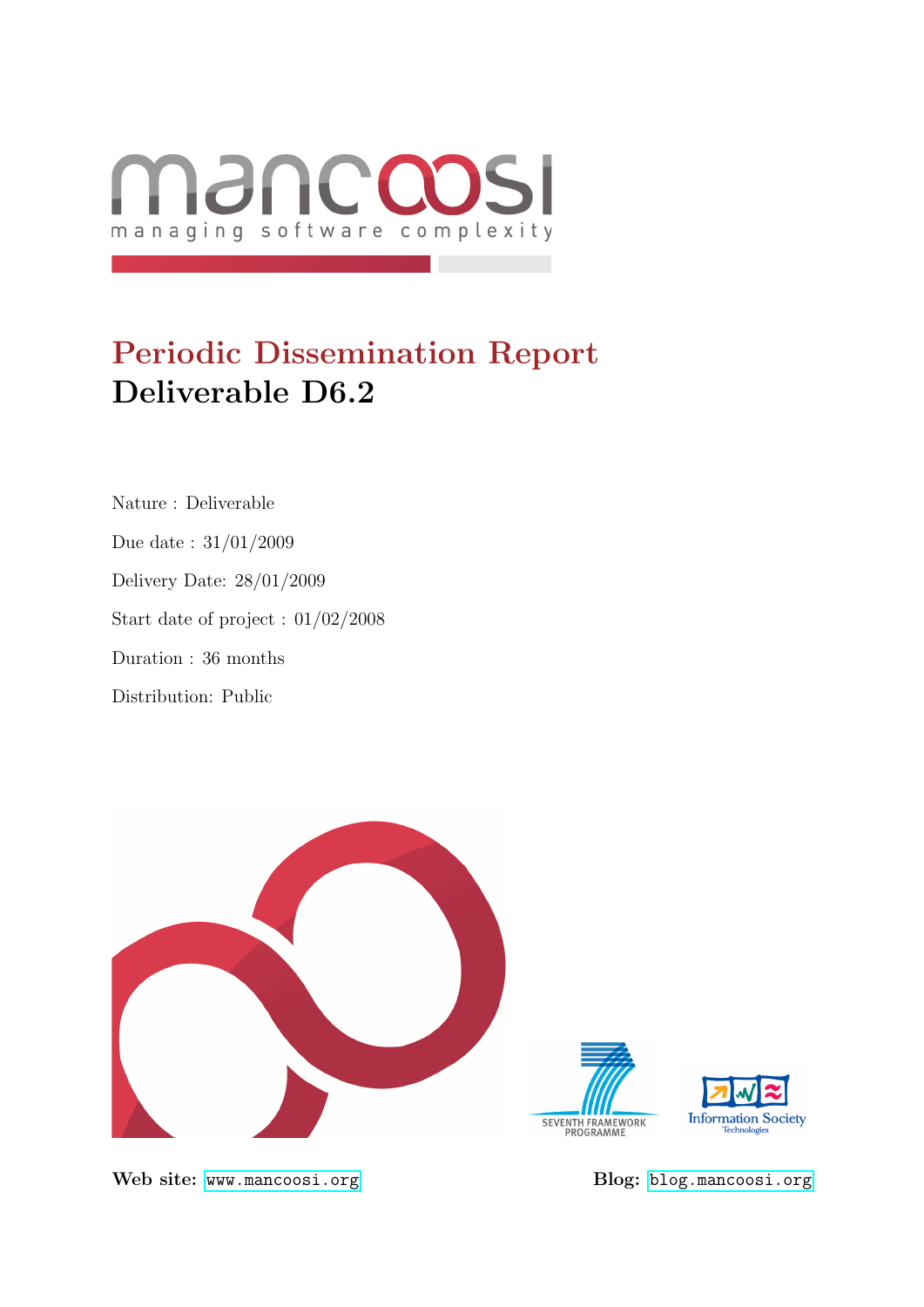

Specific Targeted Research Project Contract no.214898 Seventh Framework Programme: FP7-ICT-2007-1

List of the authors

| Project acronym        | <b>MANCOOSI</b>                                                            |  |  |  |  |  |  |
|------------------------|----------------------------------------------------------------------------|--|--|--|--|--|--|
| Project full title     | Managing the Complexity of the Open Source Infrastructure                  |  |  |  |  |  |  |
| Project number         | 214898                                                                     |  |  |  |  |  |  |
| <b>Authors</b> list    | Roberto Di Cosmo (roberto@dicosmo.org)                                     |  |  |  |  |  |  |
|                        | Sophie Cousin $\langle \text{sophie.cousin@univ-paris-diderot.fr} \rangle$ |  |  |  |  |  |  |
|                        | Arnaud Laprevote (laprevote@edge-it.com)                                   |  |  |  |  |  |  |
|                        | Vanessa Wall (vwall@mandriva.com)                                          |  |  |  |  |  |  |
| Internal review        |                                                                            |  |  |  |  |  |  |
| Workpackage number     | WP6                                                                        |  |  |  |  |  |  |
| Deliverable number     | $\overline{2}$                                                             |  |  |  |  |  |  |
| Document type          | Deliverable                                                                |  |  |  |  |  |  |
| <b>Version</b>         | 1                                                                          |  |  |  |  |  |  |
| Due date               | 31/01/2009                                                                 |  |  |  |  |  |  |
| Actual submission date | 28/01/2009                                                                 |  |  |  |  |  |  |
| <b>Distribution</b>    | Public                                                                     |  |  |  |  |  |  |
| Project coordinator    | Roberto Di Cosmo (roberto@dicosmo.org)                                     |  |  |  |  |  |  |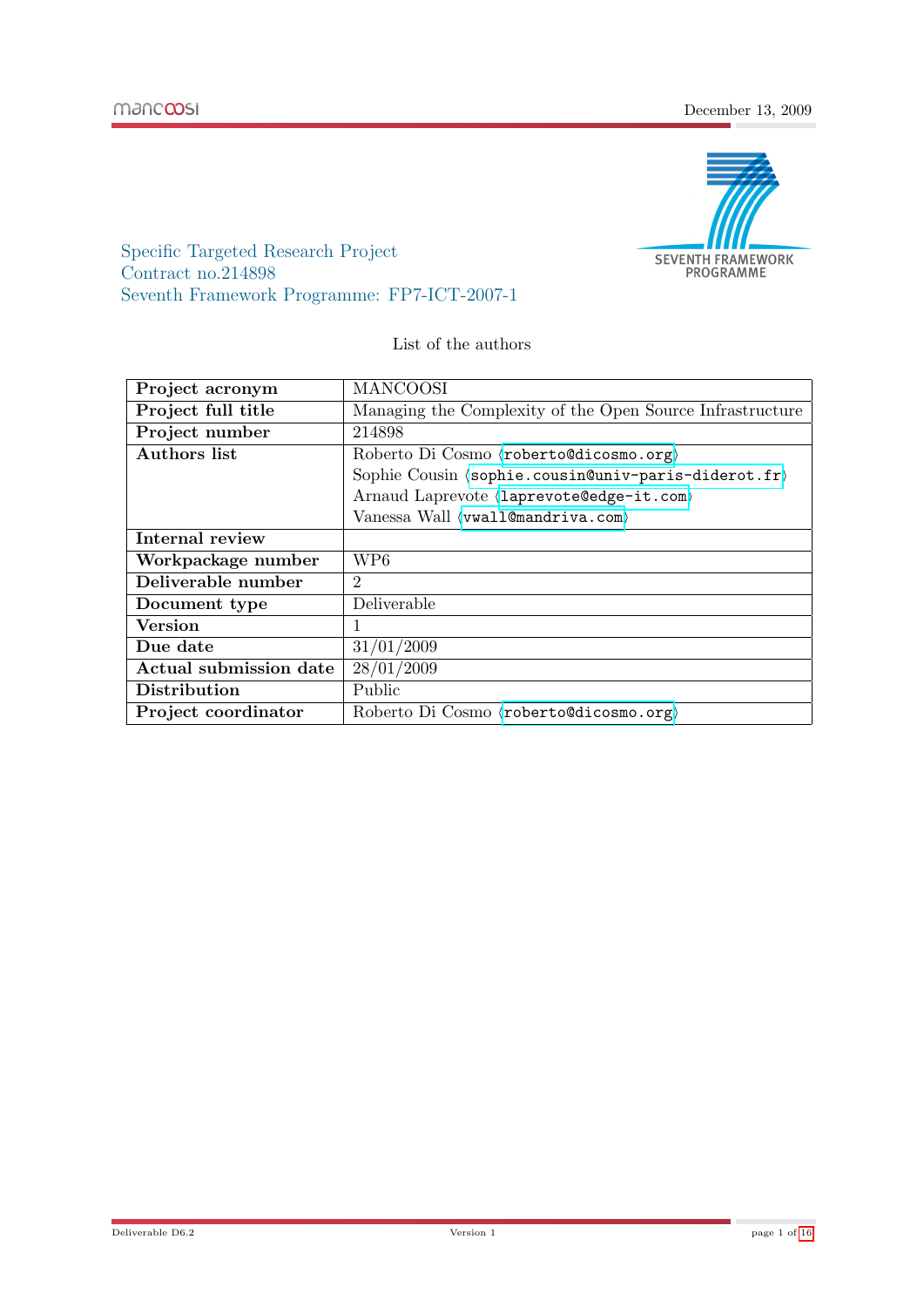# Contents

| 1        | Introduction                                                                                                                                                                                                                         | 3              |  |  |  |  |  |  |  |  |  |
|----------|--------------------------------------------------------------------------------------------------------------------------------------------------------------------------------------------------------------------------------------|----------------|--|--|--|--|--|--|--|--|--|
| $\bf{2}$ | The Mancoosi Project Server Infrastructure                                                                                                                                                                                           |                |  |  |  |  |  |  |  |  |  |
|          | Website Organization and Access Logs $\dots \dots \dots \dots \dots \dots \dots \dots \dots \dots$<br>2.1                                                                                                                            | 3              |  |  |  |  |  |  |  |  |  |
|          | Visits to the Mancoosi Web Site<br>2.2                                                                                                                                                                                               | 3              |  |  |  |  |  |  |  |  |  |
|          | 2.3                                                                                                                                                                                                                                  | 4              |  |  |  |  |  |  |  |  |  |
|          | 2.4                                                                                                                                                                                                                                  | 4              |  |  |  |  |  |  |  |  |  |
|          | 2.5                                                                                                                                                                                                                                  | $\overline{5}$ |  |  |  |  |  |  |  |  |  |
| 3        | Mancoosi in the Press and on the Web                                                                                                                                                                                                 | 5              |  |  |  |  |  |  |  |  |  |
|          | 3.1                                                                                                                                                                                                                                  | $\overline{5}$ |  |  |  |  |  |  |  |  |  |
|          | Mancoosi on the Web edge is a series in the series of the series of the series of the series of the series of the series of the series of the series of the series of the series of the series of the series of the series of<br>3.2 | 9              |  |  |  |  |  |  |  |  |  |
| 4        | Mancoosi Conferences and Publications                                                                                                                                                                                                |                |  |  |  |  |  |  |  |  |  |
| 5        | Conclusion                                                                                                                                                                                                                           | 11             |  |  |  |  |  |  |  |  |  |
|          | A Summary of Partners Dissemination Activities                                                                                                                                                                                       | 11             |  |  |  |  |  |  |  |  |  |
|          | A.1 Université Paris Diderot – Paris 7 (UPD) $\ldots \ldots \ldots \ldots \ldots \ldots \ldots$                                                                                                                                      | 11             |  |  |  |  |  |  |  |  |  |
|          |                                                                                                                                                                                                                                      |                |  |  |  |  |  |  |  |  |  |
|          | A.2                                                                                                                                                                                                                                  | 13             |  |  |  |  |  |  |  |  |  |
|          | Università Degli Studi dell'Aquila (UDA)<br>A.3                                                                                                                                                                                      | 13             |  |  |  |  |  |  |  |  |  |
|          | INESC-ID (INI) $\dots \dots \dots \dots \dots \dots \dots \dots \dots \dots \dots \dots \dots \dots \dots \dots \dots$<br>A.4                                                                                                        | 13             |  |  |  |  |  |  |  |  |  |
|          | A.5                                                                                                                                                                                                                                  | 14             |  |  |  |  |  |  |  |  |  |
|          | Université de Nice Sophia Antipolis (UNSA)<br>A.6                                                                                                                                                                                    | 14             |  |  |  |  |  |  |  |  |  |
|          | A.7                                                                                                                                                                                                                                  | 15             |  |  |  |  |  |  |  |  |  |
|          | A.8                                                                                                                                                                                                                                  | 15             |  |  |  |  |  |  |  |  |  |
|          | A.9                                                                                                                                                                                                                                  | 15             |  |  |  |  |  |  |  |  |  |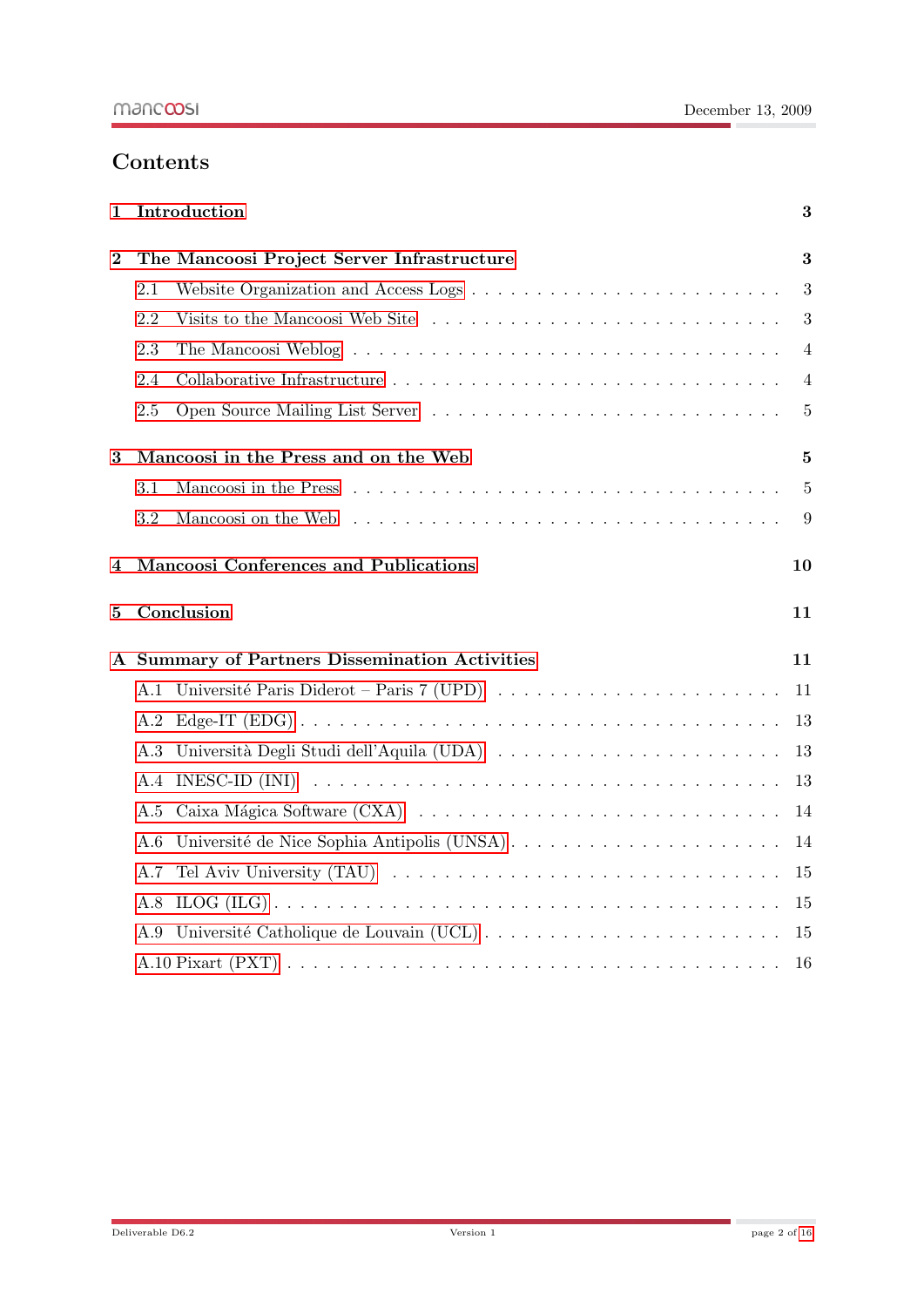# <span id="page-3-0"></span>1 Introduction

This report describes the dissemination activities related to the Mancoosi project over the first period of the project, starting on February 1st, 2008 and ending on January 31, 2009. The report first describes the server infrastructure used to disseminate information related to Mancoosi. It then gives an overview of the coverage of Mancoosi in the press. Then, it gives a detail of the publications within the scope of the project and finally, the appendix provides a summary of the partners dissemination activities.

# <span id="page-3-1"></span>2 The Mancoosi Project Server Infrastructure

The Mancoosi project dissemination and collaboration infrastructure has been chosen and built using mostly free software components, and is open to the public for review and collaboration. This infrastructure consists of a web site, a weblog, a wiki and a series of mailing lists.

### <span id="page-3-2"></span>2.1 Website Organization and Access Logs

The domain name mancoosi.org was reserved and bought in 2007. The URL [http://www.](http://www.mancoosi.org) [mancoosi.org](http://www.mancoosi.org) points to a set of web pages that contain a description of the project, a description of the objectives of each technical workpackage, links to the partners web sites and all the Mancoosi deliverables, papers and technical reports. Given that Mancoosi follows up on the research work already undertaken in the scope of the FP6 EDOS project, the Mancoosi web site points a page dedicated to results from EDOS dependency checking. The home page also has a link to the Mancoosi weblog.

The web pages are fully compliant with the W3C web standards and have been built taking into consideration accessibility issues for the visual impaired, by avoiding script languages, and using Cascading Style Sheets to decorate the information, which is fully available to any e-visitors, even the ones resorting to text-based browsers like lynx, which are customary among the visual impaired.

### <span id="page-3-3"></span>2.2 Visits to the Mancoosi Web Site

From the launch of the project, we have been collecting statistics on the hits to the Mancoosi web site. The graph and table below show the visits to the Mancoosi web site since February 2008.

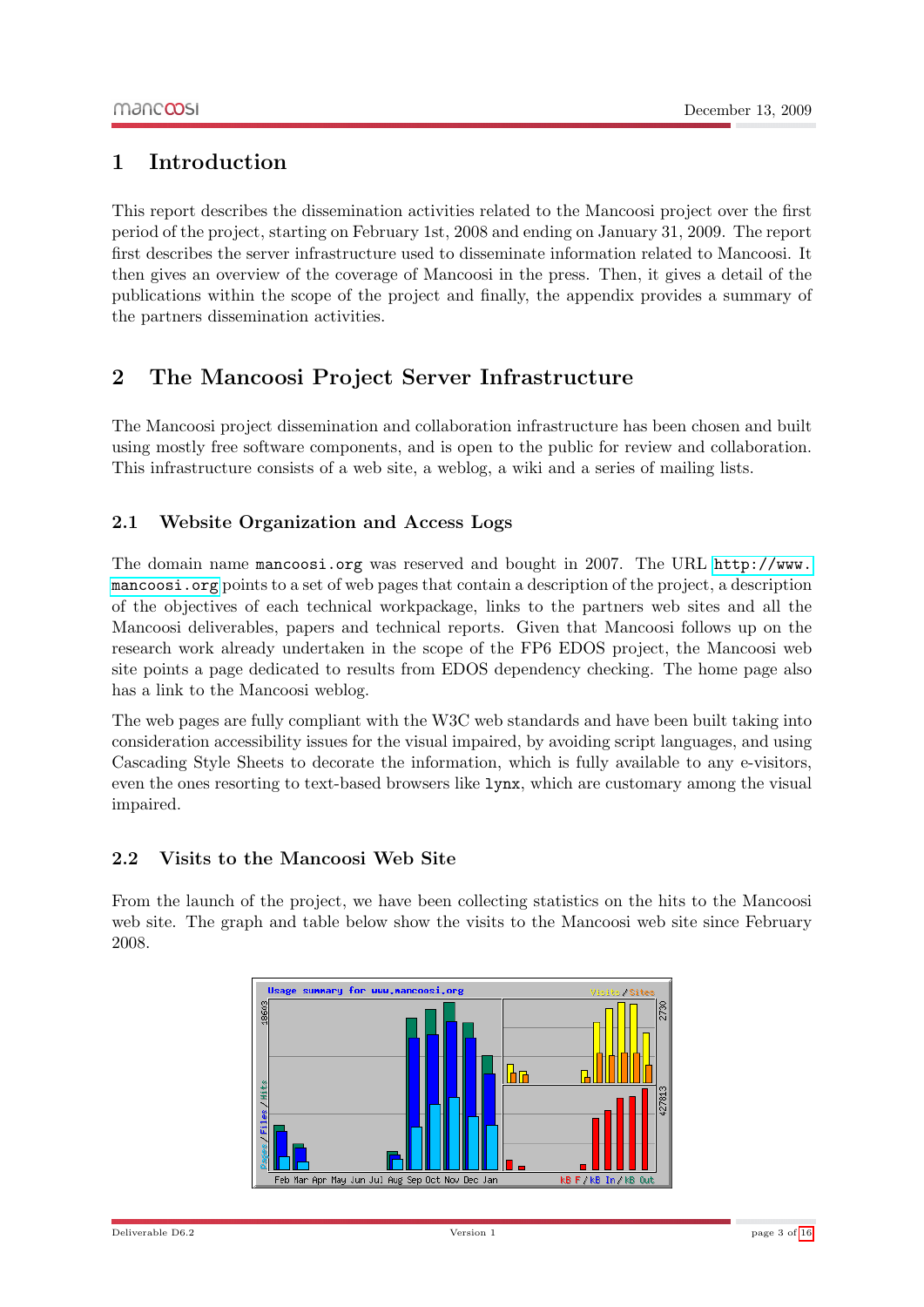| Summary by Month |           |     |                                      |    |                       |         |                 |            |      |                           |              |             |  |
|------------------|-----------|-----|--------------------------------------|----|-----------------------|---------|-----------------|------------|------|---------------------------|--------------|-------------|--|
|                  | Daily Avq |     |                                      |    | <b>Monthly Totals</b> |         |                 |            |      |                           |              |             |  |
| Month            |           |     | <b>Hits Files Pages Visits Sites</b> |    |                       | kB F    | <b>kB</b><br>In | kB<br>Outl |      | <b>Visits Pages</b>       | <b>Files</b> | <b>Hits</b> |  |
| <b>Jan 2009</b>  | 601       | 504 | 231                                  | 80 | 601                   | 427813  | $\circ$         | $\circ$    | 1685 | 4866                      | 10590        | 12639       |  |
| Dec 2008         | 524       | 470 | 188                                  | 86 | 991                   | 384386  | $\Omega$        | $\circ$    | 2671 | 5829                      | 14595        | 16253       |  |
| <b>Nov 2008</b>  | 620       | 548 | 266                                  | 91 | 1023                  | 377655  | $\Omega$        | $\Omega$   | 2730 | 7986                      | 16455        | 18603       |  |
| Oct 2008         | 573       | 483 | 230                                  | 80 | 902                   | 311484  | $\circ$         | $\circ$    | 2505 | 7153                      | 14978        | 17766       |  |
| <b>Sep 2008</b>  | 559       | 488 | 157                                  | 67 | 988                   | 266940  | $\Omega$        | $\Omega$   | 2038 | 4718                      | 14649        | 16772       |  |
| Aug 2008         | 98        | 79  | 50                                   | 19 | 168                   | 23288   | $\Omega$        | $\Omega$   | 397  | 1017                      | 1596         | 1963        |  |
| Mar 2008         | 146       | 125 | 41                                   | 19 | 257                   | 16093   | $\circ$         | $\circ$    | 369  | 789                       | 2379         | 2776        |  |
| <b>Feb 2008</b>  | 167       | 144 | 48                                   | 21 | 332                   | 46079   | $\circ$         | $\circ$    | 619  | 1407                      | 4196         | 4867        |  |
| Totals           |           |     |                                      |    |                       | 1853737 | $\Omega$        |            |      | 0 13014 33765 79438 91639 |              |             |  |

The data above show a regular interest to the web site during the first six months of the project, i.e. from the beginning of the project to August 2008. The Mancoosi web site has experienced a significant peak in the number of its visitors from the launch of the press release in September 2008.

### <span id="page-4-0"></span>2.3 The Mancoosi Weblog

The Université Paris Diderot team has set up a weblog to allow members of the Consortium to post entries related to the various activities of the project<sup>[1](#page-4-2)</sup>.

The Mancoosi partners are encouraged to post any entry related to Mancoosi activities (the Mancoosi collaboration meetings, pictures at a conference, related results, etc.) on the weblog to disseminate Mancoosi activities in an informal way. It is a multi author blog based on Dotclear. Anybody (who has been given the rights to do so) can post, still preserving his identity as post author.

Up to now, 14 posts have been posted since April 2008 to inform the wide public on Mancoosi meetings, conferences related to the research work of Mancoosi, articles written and published within the scope of the project, etc.

#### <span id="page-4-1"></span>2.4 Collaborative Infrastructure

An open source collaborative platform has been set up by the Edge-IT team to allow discussion among the members of the consortium, using a server deploying the XWiki wiki implementation<sup>[2](#page-4-3)</sup>. The wiki is a private platform by default that allows members to share information, documents and files related to Mancoosi. The wiki contains a significant collection of information useful for collaboration within the consortium, such as calls for papers, articles resulting from the work accomplished within the project, presentations at conferences, deliverables, agendas, slides and minutes of all the consortium meetings and bulletins on administrative issues.

A section of the wiki is dedicated to administrative issues and management of the project and only gives access to the coordination team at Université Paris Diderot.

<span id="page-4-2"></span><sup>1</sup> <http://blog.mancoosi.org/>

<span id="page-4-3"></span> $^{2}$ <http://mancoosi.xwiki.com/xwiki/>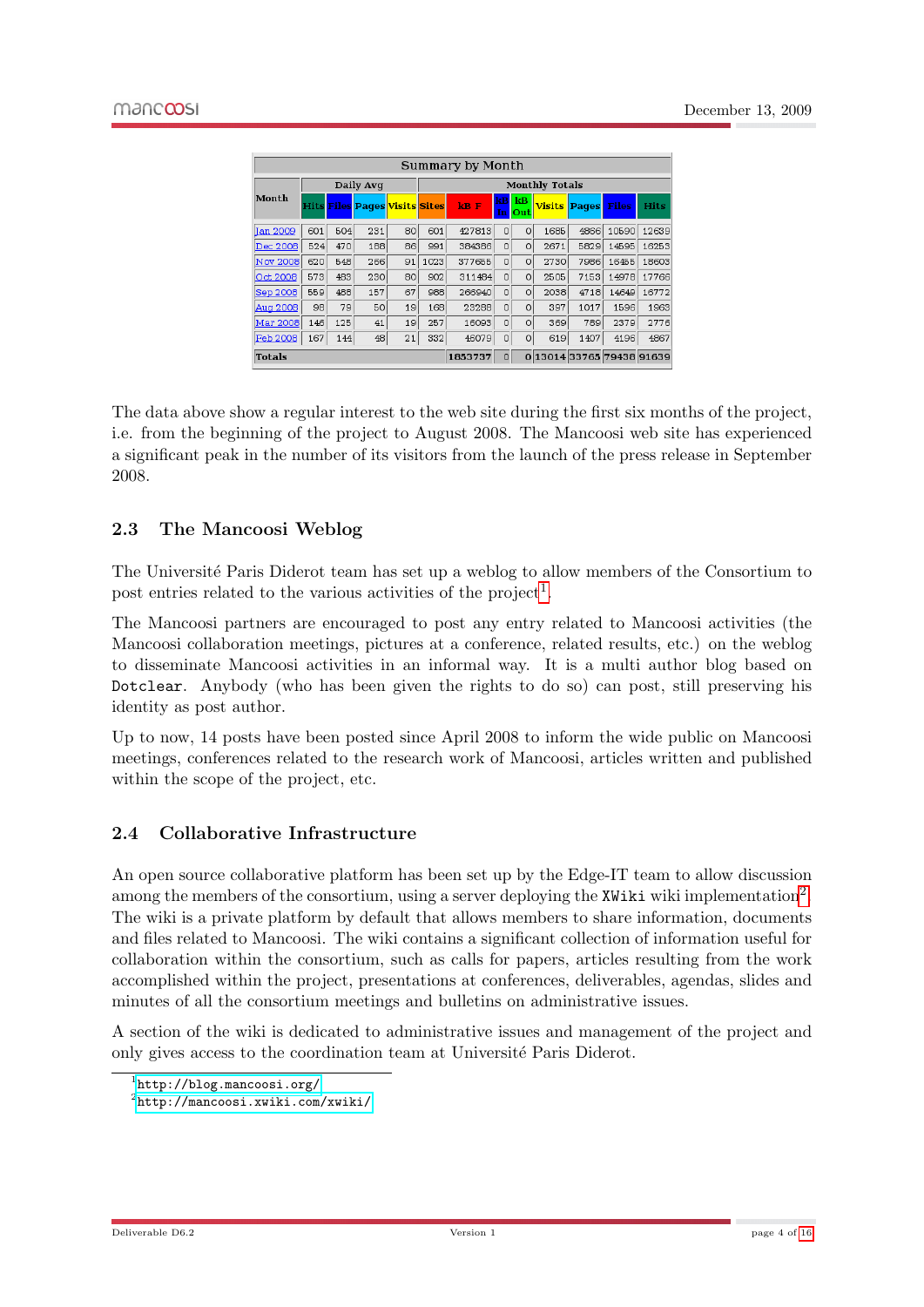#### <span id="page-5-0"></span>2.5 Open Source Mailing List Server

In addition to the web site, the weblog and the collaborative platform, the members of Université Paris Diderot have deployed a series of internal mailing lists, based on the French open source Sympa mailing list manager. Members of the Consortium as a whole use these mailing lists for scientific, administrative and coordination issues.

Each technical workpackage has its mailing list. Reasearchers and programmers interested in cooperating with Mancoosi can ask for subscription to one or more of these technical mailing lists.

# <span id="page-5-1"></span>3 Mancoosi in the Press and on the Web

#### <span id="page-5-2"></span>3.1 Mancoosi in the Press

The press release presenting Mancoosi to the public was launched by Edge-IT's communication team on September 4, 2008. The text of the English version is as follows:

#### MANCOOSI – MAnaging the COmplexity of the Open SOurce Infrastructure

A consortium consisting of 10 research institutions and industrial partners from 6 different countries is launching the MANCOOSI project, an EU-funded research project aiming at improving support for software upgrades in the field of Free and Open Source software.

MANCOOSI, standing for MANaging the COmplexity of the Open Source Infrastructure, has a total budget of 4.4 million euros, including a 3.3 million euros funding from the European Union.

Free and Open Source software is developed through the cooperation of volunteer programmers, public institutions, and software industry. This mode of development guarantees transparency of the inner working of the software, and encourages users to become contributors themselves. Free and Open Source software continues to gain its share among system installations, not only among home users but also among power users in industry, public institutions, and Internet services.

Free and Open Source software usually evolves in a rapid succession of new versions. Software developed and published in this way is bundled into packages by software distributions for easy deployment and installation, as for instance distributions of the GNU/Linux operating system and its huge collection of application software. These collections of available packages are constantly updated for the benefit of the user who needs the latest versions of software products, to fix security issues for instance. Consistent distributions of these software packages are published by editors, which may be released in updated versions several times a year, but over time each user's machine inevitably ends up with a unique mixture of software components coming from different versions of her preferred distribution, and also from external sources. Maintaining the set of components installed on a machine in a consistent state is a daunting task that is becoming recurrent.

The rapid evolution of the software base makes upgrades a recurrent task that needs to be both safe and easy, for home users that do not want to waste time on system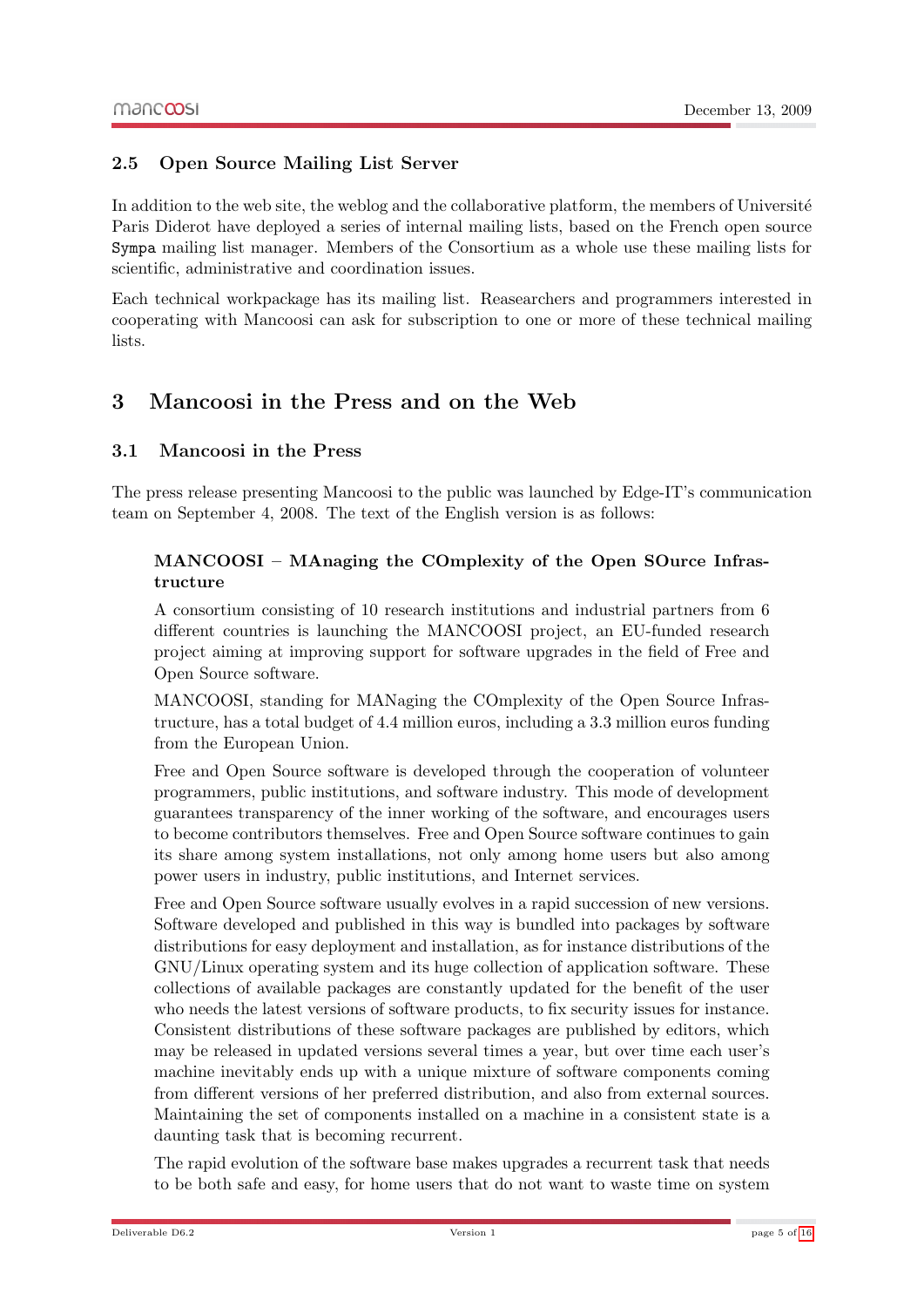administration, and as smooth as possible for power users that cannot afford system downtime due to failed upgrades.

This is a difficult task: a free software distribution is made up of dozens of thousands of software packages, interconnected by complex dependency and conflict relationships which change with the evolution of the software packages. As a consequence, even when a user wants to upgrade a single package it may be necessary to remove or install many other packages on the system. Finding an upgrade path of a complex software installation is a complex task in terms of algorithms, and finding a path taking into account the preferences or resource constraints of the user is even more difficult.

To address this challenging problem, the MANCOOSI project will:

- define formal models of a software platform and add transactional support to existing tools to ensure that it is possible to unroll a failed upgrade attempt;
- develop specialized algorithms and tools for the discovery and optimization of upgrade paths
- mobilize a large research community to take part in an international competition for solving upgrade and other maintainability issues collected as a corpus of actual, real-world descriptions of upgrade failures

#### Did you know?

Some of the Mancoosi partners have collaborated in the framework of the EDOS project which was devoted to the specific problem of building Linux distributions. This has led – among the various other results of the EDOS project – to the development of groundbreaking tools that allow to efficiently check the consistency of a set of packages: these tools are today succesfully adopted and used daily in mainstream Linux distributions ranging from Caixa Magica, to Debian and Mandriva.

The main target of the project is the Free and Open Source infrastructure, as it provides a real-world example of what tomorrow's complex, quickly changing software systems will look like, but the applicability of these models and algorithms goes far beyond Free and Open Source software, and technologies developed in Mancoosi will pave the way to the maintainability of the software systems of the future, especially for systems of systems, even when they are not Free or Open Source. To achieve Mancoosi's goals, the consortium brings together a mixture of actors, ranging from industry to academia to user communities. Mancoosi's Partners are:

- Université Paris Diderot Paris 7 (France) (Coordinator)
- Edge-IT (France)
- Università degli Studi dell'Aquila (Italy)
- INESC-ID (Portugal)
- $\bullet$  Caixa Mágica (Portugal)
- Université de Nice Sophia Antipolis (France)
- Tel Aviv University (Israël)
- ILOG (France)
- Université Catholique de Louvain (Belgium)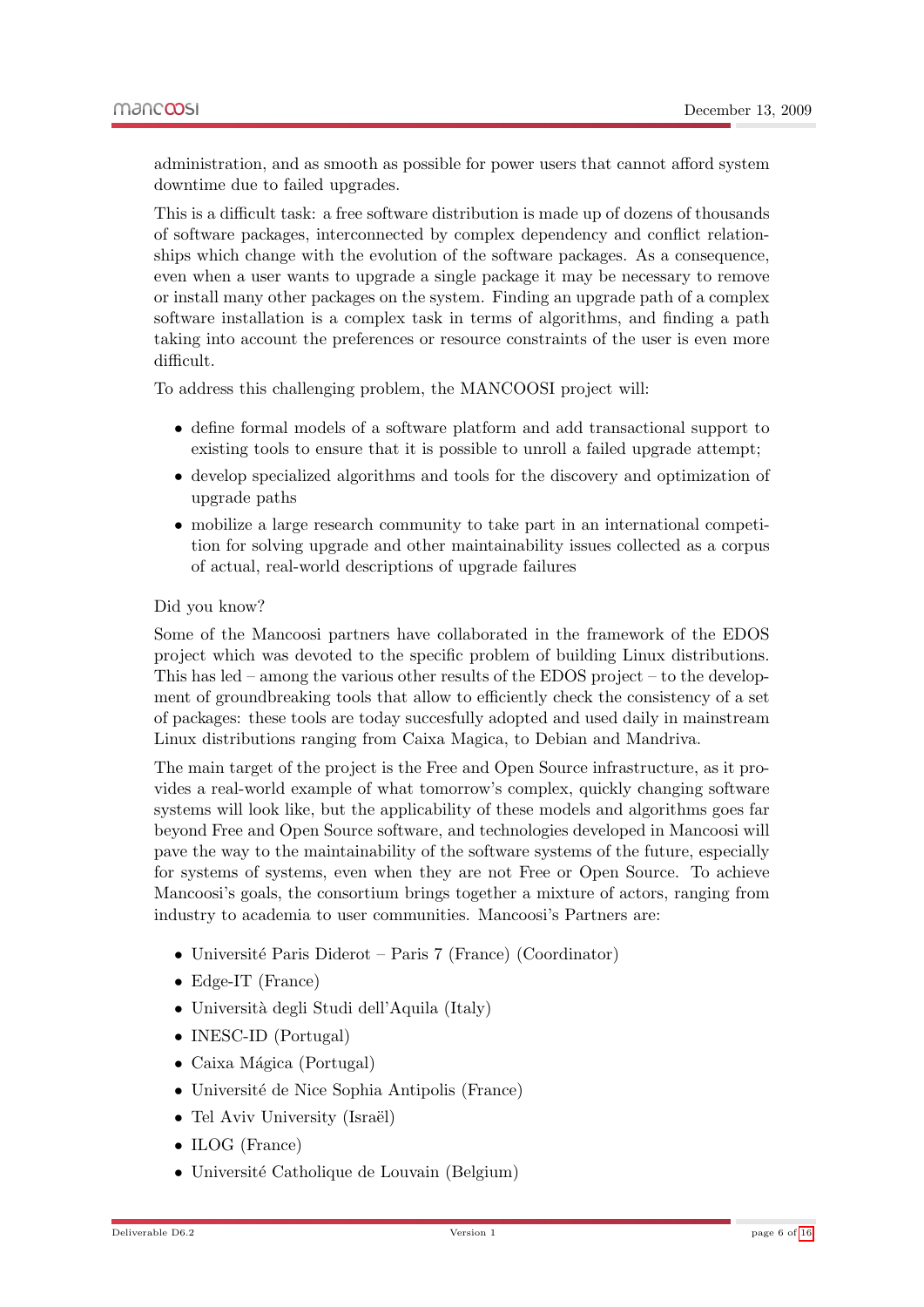• Pixart (Argentina)

For further informations, please contact: Prof. Roberto Di Cosmo Mancoosi Coordinator E-mail: roberto@dicosmo.org WWW : http://www.mancoosi.org Université Paris Diderot – Paris 7 Case 7014 175, rue du chevaleret 75205 Paris Cedex 13 - FRANCE

The press release has been translated in French, Italian and Portuguese. The translated versions are available in pdf format on the Mancoosi web site<sup>[3](#page-7-0)</sup>.

Many articles followed in the specialised press. Below are examples of French articles presenting Mancoosi published in September 2008 that appeared on web magazines such as 01net, ZDNet, the web site of the Nouvel observateur, a well-known French magazine, linuxfr.org, Le Journal du Net and in GNT (Generation Nouvelles Technologies). They are presented in chronological order.

- Compte-rendu 2ème séminaire GT Logiciel Libre System@tic : EDOS et Mancoosi (2/2),  $30/05/2008$ , Weblog pro Olivier Berger<sup>[4](#page-7-1)</sup>;
- The Mancoosi research project, August 2008, DebConf8 web site<sup>[5](#page-7-2)</sup>;
- Mancoosi: un projet européen dédié aux mises à jour de logiciels libres,  $04/09/2008$ ,  $\text{ZDNet}^6;$  $\text{ZDNet}^6;$  $\text{ZDNet}^6;$
- Mancoosi: un projet européen dédié aux mises à jour de logiciels libres,  $04/09/2008$ , Nouvel observateur web site<sup>[7](#page-7-4)</sup>;
- Ilog: partenaire du projet Mancoosi, 04/09/200[8](#page-7-5), Le Journal du Net, Economy section<sup>8</sup>;
- Mancoosi: un projet européen dédié aux mises à jour de logiciels libres,  $04/09/2008$ , lexpansion.com[9](#page-7-6) ;
- Le projet Mancoosi vise à améliorer les mises à jour de logiciels libres,  $04/09/2008$ , itr-manager.com<sup>[10](#page-7-7)</sup>:
- Ilog: partenaire du projet Mancoosi, 04/09/2008, challenges. $\text{fr}^{11}$  $\text{fr}^{11}$  $\text{fr}^{11}$ :

<span id="page-7-1"></span>4 <http://tinyurl.com/ajsnoq>

<span id="page-7-4"></span><span id="page-7-3"></span> $^6$ <http://www.zdnet.fr/actualites/informatique/0,39040745,39383031,00.htm?xtor=RSS-1>

<span id="page-7-0"></span> ${}^{3}$ <http://www.mancoosi.org/news.html>

<span id="page-7-2"></span> $^{5}$ [https://penta.debconf.org/dc8\\_schedule/events/251.en.html](https://penta.debconf.org/dc8_schedule/events/251.en.html)

 $^{7}$ [http://tempsreel.nouvelobs.com/depeches/medias/multimedia/20080905.ZDN6595/mancoosi\\_\\_un\\_](http://tempsreel.nouvelobs.com/depeches/medias/multimedia/20080905.ZDN6595/mancoosi__un_projet_europeen_dedie_aux_mises_a_jour_de_.html) [projet\\_europeen\\_dedie\\_aux\\_mises\\_a\\_jour\\_de\\_.html](http://tempsreel.nouvelobs.com/depeches/medias/multimedia/20080905.ZDN6595/mancoosi__un_projet_europeen_dedie_aux_mises_a_jour_de_.html)

<span id="page-7-5"></span> $^8$ [http://www.journaldunet.com/economie/actualite/depeche/boursier/24/554519/ilog\\_partenaire\\_](http://www.journaldunet.com/economie/actualite/depeche/boursier/24/554519/ilog_partenaire_du_projet_mancoosi.shtml) [du\\_projet\\_mancoosi.shtml](http://www.journaldunet.com/economie/actualite/depeche/boursier/24/554519/ilog_partenaire_du_projet_mancoosi.shtml)

<span id="page-7-7"></span><span id="page-7-6"></span> $^{9}$ <http://tinyurl.com/ameh3w>

<sup>10</sup>[http://www.itrmanager.com/articles/81240/projet-mancoosi-vise-ameliorer-mises-jour-logiciels](http://www.itrmanager.com/articles/81240/projet-mancoosi-vise-ameliorer-mises-jour-logiciels-libres.html)-libres. [html](http://www.itrmanager.com/articles/81240/projet-mancoosi-vise-ameliorer-mises-jour-logiciels-libres.html)

<span id="page-7-8"></span> $11$ [http://bourse.challenges.fr/news.hts?menu=news\\_actualites&urlAction=news.hts%3Fmenu%3Dnews\\_](http://bourse.challenges.fr/news.hts?menu=news_actualites&urlAction=news.hts%3Fmenu%3Dnews_actualites&idnews=FPS080904_20298503&numligne=29&date=080904) [actualites&idnews=FPS080904\\_20298503&numligne=29&date=080904](http://bourse.challenges.fr/news.hts?menu=news_actualites&urlAction=news.hts%3Fmenu%3Dnews_actualites&idnews=FPS080904_20298503&numligne=29&date=080904)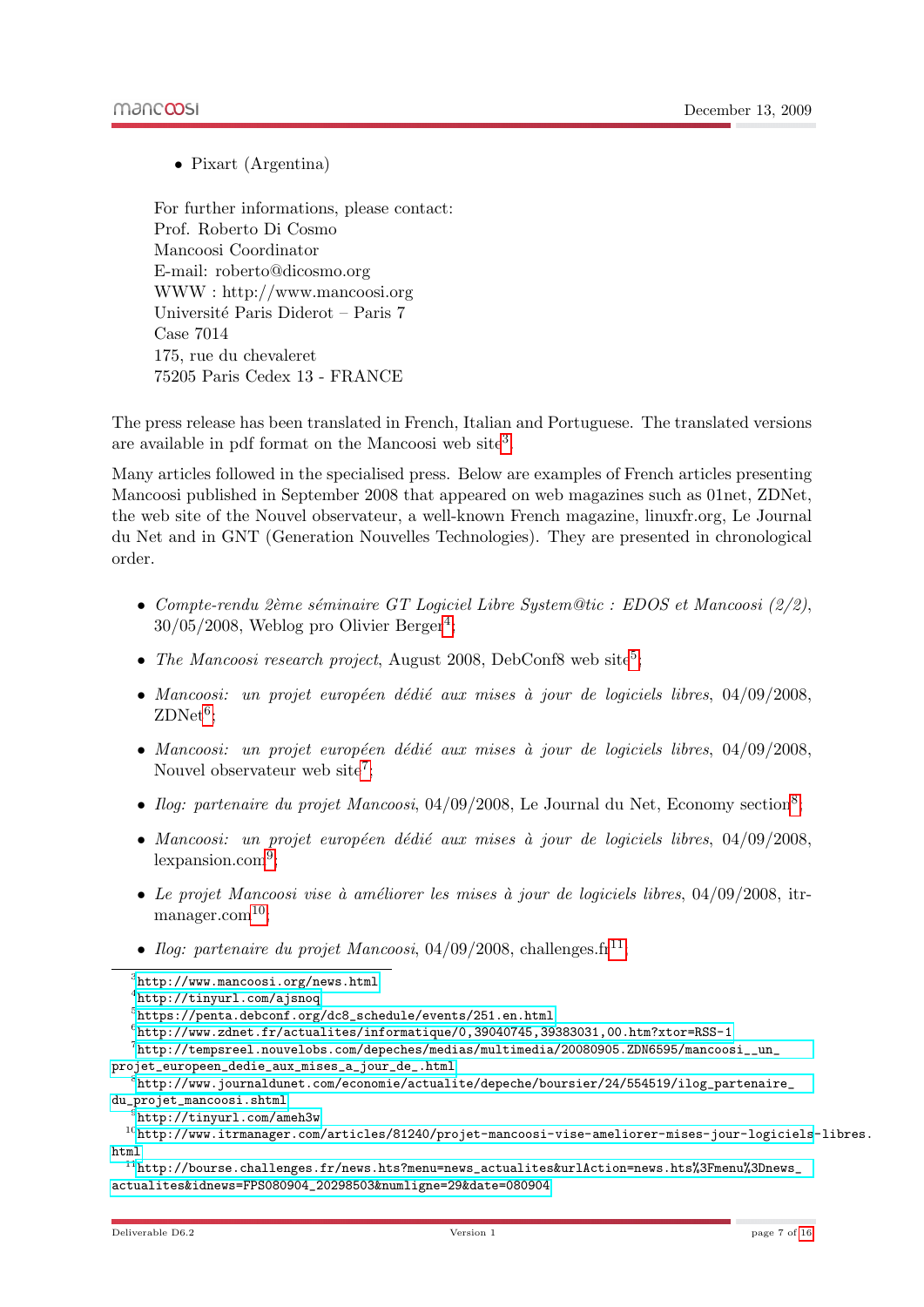- Ilog: partenaire du projet Mancoosi, 04/09/2008, Yahoo France, Finance<sup>[12](#page-8-0)</sup>;
- Mancoosi: un projet européen dédié aux mises à jour de logiciels libres,  $05/09/2008$ , lejournaldelinfo.canalblog.com<sup>[13](#page-8-1)</sup>;
- Mancoosi: l'Europe se bouge pour les mises à jour de logiciels libres,  $05/09/2008$ , linformaticien.com[14](#page-8-2);
- $\bullet$  Le projet européen Mancoosi veut optimiser les mises à jour des logiciels open source,  $05/09/2008$ ,  $01net^{15}$  $01net^{15}$  $01net^{15}$ ;
- Open Source: lancement d'un projet de recherche sur le versioning, 05/09/2008, Le Journal du Net, Solutions section<sup>[16](#page-8-4)</sup>:
- $\bullet$  L'Europe se concerte pour optimiser la mise à jour des logiciels libres, 05/09/2008, atelier.fr $17$ :
- Mancoosi : mises à jour de logiciels libres,  $05/09/2008$ , editoblog.eu<sup>[18](#page-8-6)</sup>;
- Mancoosi: un projet européen dédié aux mises à jour de logiciels libres,  $05/09/2008$ , opensource.tn<sup>[19](#page-8-7)</sup>;
- Mancoosi: un projet européen dédié aux mises à jour de logiciels libres,  $06/09/2008$ , linuxfr.org[20](#page-8-8);
- L'Europe finance l'amélioration de la maintenabilité du logiciel libre,  $08/09/2008$ , cioonline.com $^{21}$  $^{21}$  $^{21}$ :
- Open source: Mancoosi veut réinventer la mise à jour logicielle,  $08/09/2008$ , Le Mag IT, l'informatique pour et par les  $prox^{22}$  $prox^{22}$  $prox^{22}$ ;
- Mancoosi: vers une maintenance uniformisée du logiciel?,  $08/09/2008$ , GNT (Generation Nouvelles Technologies)<sup>[23](#page-8-11)</sup>:
- Mancoosi: vers une maintenance uniformisée du logiciel?,  $08/09/2008$ , GNT, Génération Nouvelles technologies<sup>[24](#page-8-12)</sup>:
- Mancoosi met à jour des logiciels libres,  $10/09/2008$ , editoweb.eu<sup>[25](#page-8-13)</sup>;

<span id="page-8-0"></span><sup>12</sup><http://fr.biz.yahoo.com/04092008/17/ilog-partenaire-du-projet-mancoosi.html>

<span id="page-8-1"></span><sup>13</sup><http://lejournaldelinfo.canalblog.com/archives/2008/09/05/10477374.html>

<span id="page-8-2"></span><sup>14</sup>[http://www.linformaticien.com/Actualit%E9s/tabid/58/newsid496/4912/](http://www.linformaticien.com/Actualit%E9s/tabid/58/newsid496/4912/mancoosi-l-europe-se-bouge-pour-les-maj-de-logiciels-libres/Default.aspx)

[mancoosi-l-europe-se-bouge-pour-les-maj-de-logiciels-libres/Default.aspx](http://www.linformaticien.com/Actualit%E9s/tabid/58/newsid496/4912/mancoosi-l-europe-se-bouge-pour-les-maj-de-logiciels-libres/Default.aspx) <sup>15</sup><http://tinyurl.com/c27s98>

<span id="page-8-4"></span><span id="page-8-3"></span><sup>16</sup><http://tinyurl.com/atnprg>

<span id="page-8-5"></span>

<sup>17</sup>[http://www.atelier.fr/recherche/10/05092008/collaboration--europe--logiciels--mancoosi-37099](http://www.atelier.fr/recherche/10/05092008/collaboration--europe--logiciels--mancoosi-37099-.html)-. [html](http://www.atelier.fr/recherche/10/05092008/collaboration--europe--logiciels--mancoosi-37099-.html)

<span id="page-8-6"></span> $^{18}{\tt http://www.edutoblog.eu/Mancoosi-mises-a-jour-de-logiciels-libres_a57.html}$ 

<span id="page-8-7"></span><sup>19</sup><http://www.opensource.tn/fr/articles.php?artid=318>

<span id="page-8-8"></span> $^{20}$ <http://linuxfr.org/2008/09/06/24457.html>

<span id="page-8-9"></span><sup>21</sup><http://tinyurl.com/bowu5s>

<span id="page-8-11"></span><span id="page-8-10"></span><sup>22</sup><http://tinyurl.com/dcmjxw>

 $^{23}$ [http://www.generation-nt.com/mancoosi-maintenance-mise-jour-logiciel-libre-linux-actualite-1](http://www.generation-nt.com/mancoosi-maintenance-mise-jour-logiciel-libre-linux-actualite-148441.html)48441. [html](http://www.generation-nt.com/mancoosi-maintenance-mise-jour-logiciel-libre-linux-actualite-148441.html)

<span id="page-8-12"></span> $^{24}$ [http://www.generation-nt.com/mancoosi-maintenance-mise-jour-logiciel-libre-linux-actualite-1](http://www.generation-nt.com/mancoosi-maintenance-mise-jour-logiciel-libre-linux-actualite-148441.html)48441. [html](http://www.generation-nt.com/mancoosi-maintenance-mise-jour-logiciel-libre-linux-actualite-148441.html)

<span id="page-8-13"></span> $^{25}$ [http://www.editoweb.eu/Mancoosi-met-a-jour-des-logiciels-libres\\_a10977.html](http://www.editoweb.eu/Mancoosi-met-a-jour-des-logiciels-libres_a10977.html)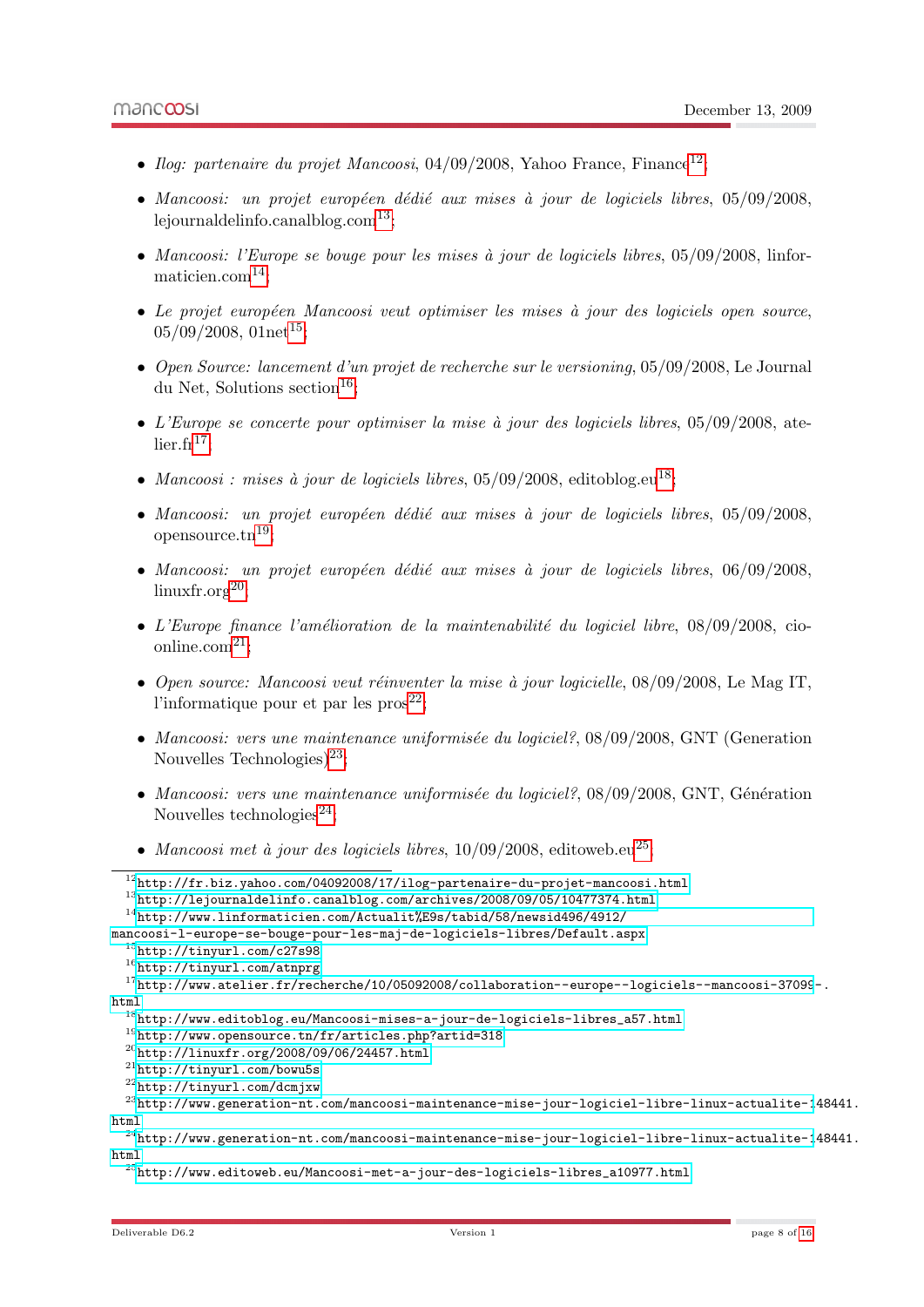- Roberto Di Cosmo: "Mancoosi est un projet de RD avec une approche scientifique",  $12/09/2008$ , eweekeurope.fr<sup>[26](#page-9-1)</sup>;
- Projet Mancoosi: nouveau projet lancé par un consortium de 10 partenaires industriels et académiques internationaux de la recherche, September 2008, mag-securs.com, Le Maga-zine de la sécurité informatique<sup>[27](#page-9-2)</sup>;
- Les distributions Linux améliorent leur sécurité,  $16/10/2008$ , eweekeurope.fr<sup>[28](#page-9-3)</sup>;
- Solving package dependencies: from EDOS to Mancoosi, November 2008, HAL Servor<sup>[29](#page-9-4)</sup>;

Below are examples of articles that appeared in the Argentinean press, even before the project became active:

- Pixart es parte del proyecto Mancoosi, October 24, 2007, Espacio Linux<sup>[30](#page-9-5)</sup>;
- Pixart Argentina es parte del proyecto Mancoosi, October 24, 2007, VivaLinux!<sup>[31](#page-9-6)</sup>;
- Pixart elegida por la Comunidad Europea, November 1, 2007, canal-ar.com.ar<sup>[32](#page-9-7)</sup>;
- Entrevista sobre Pixart en el proyecto Mancoosi, November 2, 2007, SoftwareLibre.Net<sup>[33](#page-9-8)</sup>;
- Proyecto Mancoosi: por Argentina, va Pixart, November 4, 2007, Tecnozona<sup>[34](#page-9-9)</sup>;

A presentation of the project also appeared on the Portuguese magazine online, Semana Informática n.877, April 4-10  $2008^{35}$  $2008^{35}$  $2008^{35}$  and on the Portuguese web magazine Tek on March 18, 2008[36](#page-9-11) .

Morover, Ralf Treinen from Université Paris Diderot wrote the monthly column "Debianopolis" for the issue 1/2009 of the German Linux Magazin highlighting the benefits of EDOS and Mancoosi to the debian project<sup>[37](#page-9-12)</sup>.

#### <span id="page-9-0"></span>3.2 Mancoosi on the Web

When typing Mancoosi on *Google*, we discovered that an entry on the project has been added to Wikipedia with a link to the project web site in March 2008. Though short, this entry shows an interest for the project and its thematic. The entry goes as follows:

The consortium MANCOOSI (MANaging the COmplexity of the Open Source Infrastructure) is a project financed by European Union that it has as primary target

<span id="page-9-1"></span><sup>26</sup><http://tinyurl.com/cekmty>

<span id="page-9-2"></span><sup>27</sup><http://www.mag-securs.com/spip.php?article11444>

<span id="page-9-3"></span> $^{28}$ <http://www.eweekeurope.fr/news/les-distributions-linux-ameliorent-leur-securite-177>

<span id="page-9-4"></span> $^{29}$ <http://hal.archives-ouvertes.fr/hal-00340581/fr/>

<span id="page-9-5"></span> $30$ <http://actualidad.espaciolinux.com/2007/10/24/787/>

<span id="page-9-6"></span> $^{\rm 31}$ <http://www.vivalinux.com.ar/biz/pixart-en-mancoosi.html>

<span id="page-9-7"></span><sup>32</sup><http://www.canal-ar.com.ar/Noticias/NoticiaMuestra.asp?Id=5088>

<span id="page-9-8"></span> $33$ [http://www.softwarelibre.net/entrevista\\_sobre\\_pixart\\_en\\_el\\_proyecto\\_mancoosi](http://www.softwarelibre.net/entrevista_sobre_pixart_en_el_proyecto_mancoosi)

<span id="page-9-9"></span><sup>34</sup><http://www.tecnozona.com.ar/?q=node/1197>

<span id="page-9-10"></span><sup>35</sup><http://www.semanainformatica.xl.pt/877/act/200.shtml>

<span id="page-9-11"></span> $^{36}\mathrm{http://tek.sapo.pt/Arquiv/entidades\_portuguesas\_participam\_em\_projecto\_811838.html}$ 

<span id="page-9-12"></span><sup>37</sup>[http://www.linux-magazin.de/heft\\_abo/ausgaben/2009/01](http://www.linux-magazin.de/heft_abo/ausgaben/2009/01)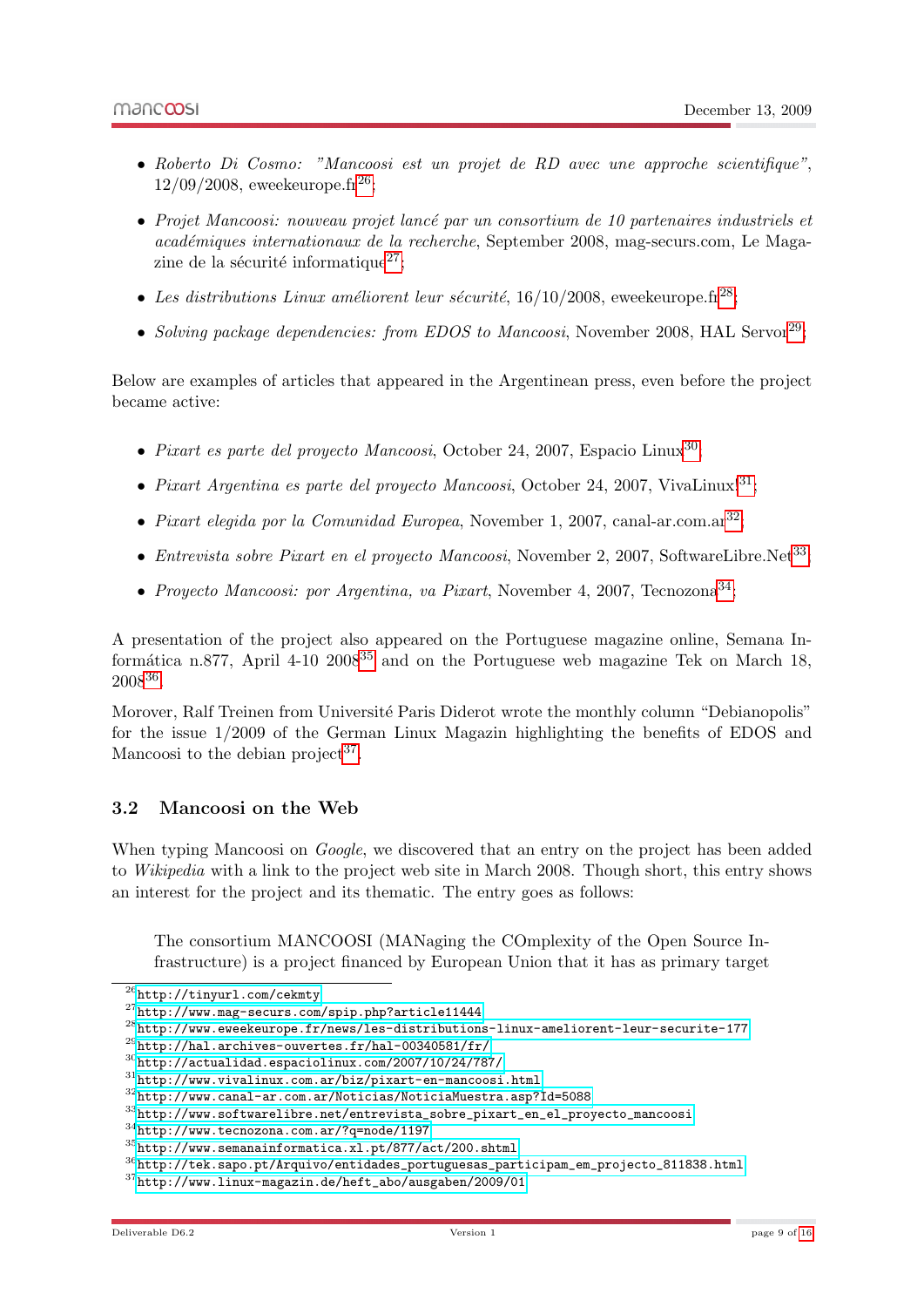the creation of a solid and flexible estructure for the handling of packages, controller and library in operating systems based on UNIX and standardize the packages dominated by APT for DEB and RPM.

Between the participants is: University of Diderot, Edge-IT, Mandriva, Caixa Mágica, Tel Aviv University, Pixart, and others.

# <span id="page-10-0"></span>4 Mancoosi Conferences and Publications

A significant effort has been made over the first year of the project to raise interest in Mancoosi and its research theme among the scientific community.

The following articles have been accepted for publication:

- New Encodings from Max-CSP into Partial Max-SAT, 39th International Symposium on Multiple-Valued Logic (ISMVL 2009), May 21-23, 2009, Naha, Okiwana, Japan, by Josep Argelich, Alba Cabiscol, Inês Lynce and Felip Manyà.
- Optimized Union of Non-Disjoint Distributed Data Sets, EDBT'09, March 2009, Saint Petersburg, Russia, by Itay Dar, Tova Milo and Elad Verbin.
- CNF Instances from the Software Package Installation Problem, RCRA'08, December 12-13, 2008, Udine, Italy, by Josep Argelich and Inês Lynce.
- Package Upgrades in FOSS Distributions: Details and Challenges, HotSWUp'08, October 20, 2008, Nashville, USA, by Roberto Di Cosmo, Paulo Trezentos and Stefano Zacchiroli.
- Managing Model Conflicts in Distributed Development, MODELS 2008, September 28 October 3, 2008, Toulouse, France, by Antonio Cicchetti, Davide Di Ruscio and Alfonso Pierantonio.
- Automating Model Co-evolution in Model-Driven Engineering, EDOC 2008, September 15-19, 2008, M¨unchen, Germany, by Antonio Cicchetti, Davide Di Ruscio, Romina Eramo and Alfonso Pierantonio.
- On SAT Technologies for Dependency Management and Beyond, Workshop ASPL08, September 2008, Limerick, Ireland, by Daniel Le Berre, Université d'Artois.
- Solving Package Dependencies: From EDOS to Mancoosi, DebConf'08, Mar del Plata, Argentina, August 2008, by Ralf Treinen and Stefano Zacchiroli.
- Enriching Topic-Based Publish-Suscribe Systems with Related Content, SIGMOD'08, June 12, 2008, Vancouver, Canada, by Rubi Boim and Tova Milo.
- Meta-model Differences for Supporting Model Co-evolution, 2nd Int. Workshop on Model-Driven Software Evolution (MoDSE 2008), Athens, Greece, April 1-4, 2008, by Antonio Cicchetti, Davide Di Ruscio, Romina Eramo and Alfonso Pierantonio.

The following article has been submitted for publication: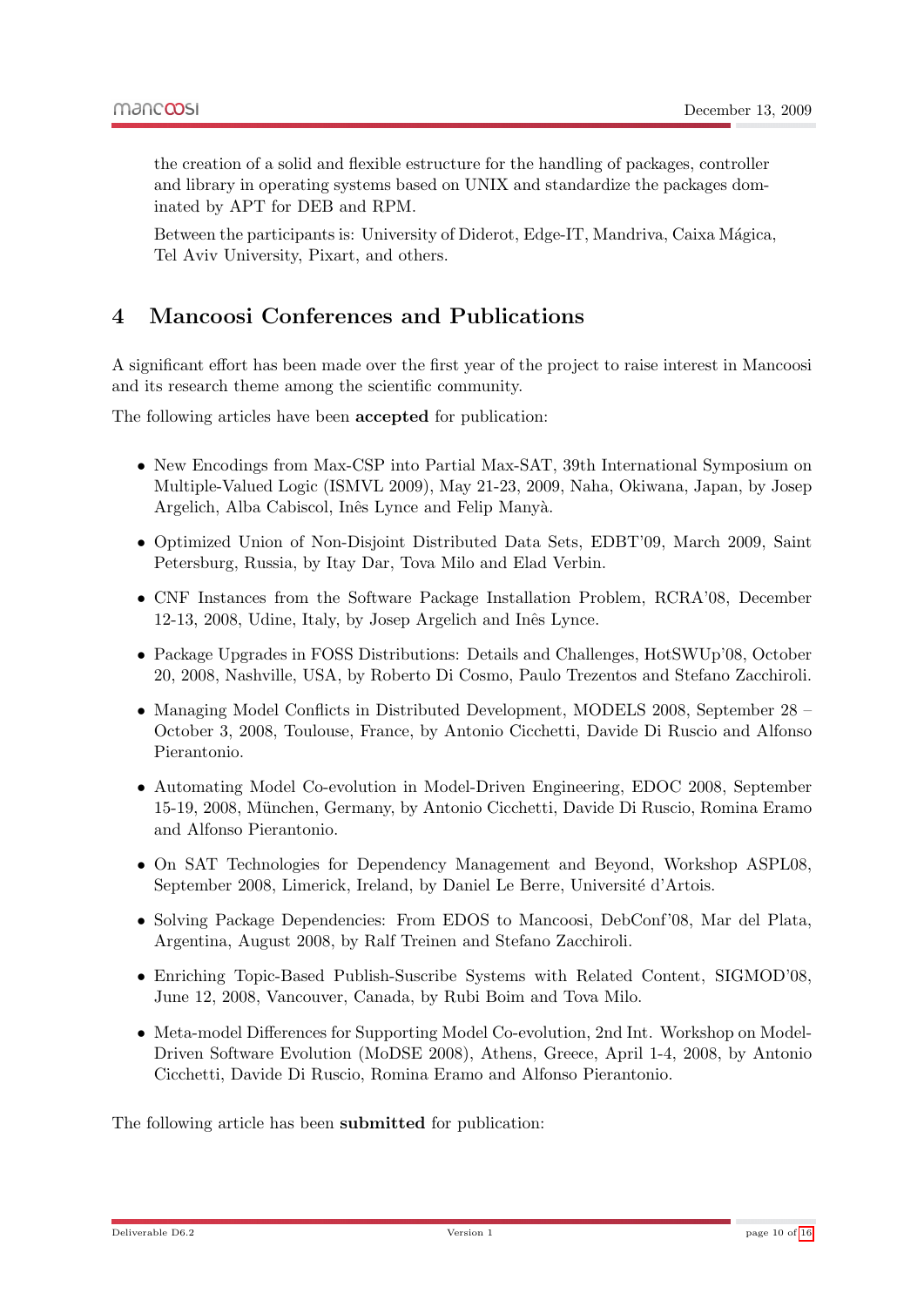• Towards a Model Driven Approach to Upgrade Complex Software Systems, 4th International Working Conference on Evaluation of Novel Approaches to Software Engineering (ENASE 2009), May 6-10, 2009, Milan, Italy, by Antonio Cicchetti, Davide Di Ruscio, Patrizio Pelliccione, Alfonso Pierantonio and Stefano Zacchiroli.

The articles above mention that the research carried out has received funding from the European Community's Seventh Framework Programme.

# <span id="page-11-0"></span>5 Conclusion

Considering that the project has only been running for one year so far, the project members have already been very active in promoting the work done within the scope of the project and we consider this first year as successful in raising interest in Mancoosi. We, of course, all intend to keep promoting our research activities and results as much as possible by publishing more articles, keeping attending conferences during the two remaining years of the project and through the organisation of workshops, one halfway through the course of the project and one at the end of the project, the aim of which will be to promote interest within the community for the Mancoosi research topics and technologies.

# <span id="page-11-1"></span>A Summary of Partners Dissemination Activities

Below are lists of the partners dissemination activities related to Mancoosi also available for the whole consortium on a page dedicated to Workpackage 6 (Dissemination) in the consortium wiki<sup>[38](#page-11-3)</sup>.

### <span id="page-11-2"></span>A.1 Université Paris Diderot – Paris 7 (UPD)

Alongside setting up part of the Mancoosi collaborative infrastructure, members of Université Paris Diderot – Paris 7, as Coordinator of the project, have been keen on being very active all over the first year in carrying out dissemination activities related to Mancoosi.

Ralf Treinen delivered a talk on Mancoosi at FOSDEM 2008<sup>[39](#page-11-4)</sup> on February 24, 2008 in Brussels, Belgium. The slides are available on the wiki.

Roberto Di Cosmo gave a presentation of Mancoosi at the Groupe Thématique de Logiciel Libre de la région de Paris<sup>[40](#page-11-5)</sup> on May 28, 2008 in Paris, France. The slides (in French only) are available on the wiki.

Ralf Treinen and Jaap Boender attended the Linux Tag on May 29-30, 2008 in Berlin, Germany. Jaap Boender gave a presentation of Mancoosi at the Research Room there.

Jaap Boender gave a presentation on pkgsrcCon 2008 in June 2008 in Berlin, Germany, and had a discussion on the utility of the Mancoosi tools for pkgsrc.

Stefano Zacchiroli was invited to give a presentation of Mancoosi and EDOS—the FP6 project in which Université Paris Diderot was involved before Mancoosi—at University of Lugano on

<span id="page-11-3"></span><sup>38</sup><http://mancoosi.xwiki.com/xwiki/bin/view/Project/WP6>

<span id="page-11-4"></span> $39$ [http://libresoft.es/Activities/Research\\_activities/fosdem2008](http://libresoft.es/Activities/Research_activities/fosdem2008)

<span id="page-11-5"></span><sup>40</sup><http://www.systematic-paris-region.org/fr/logiciel/index.html>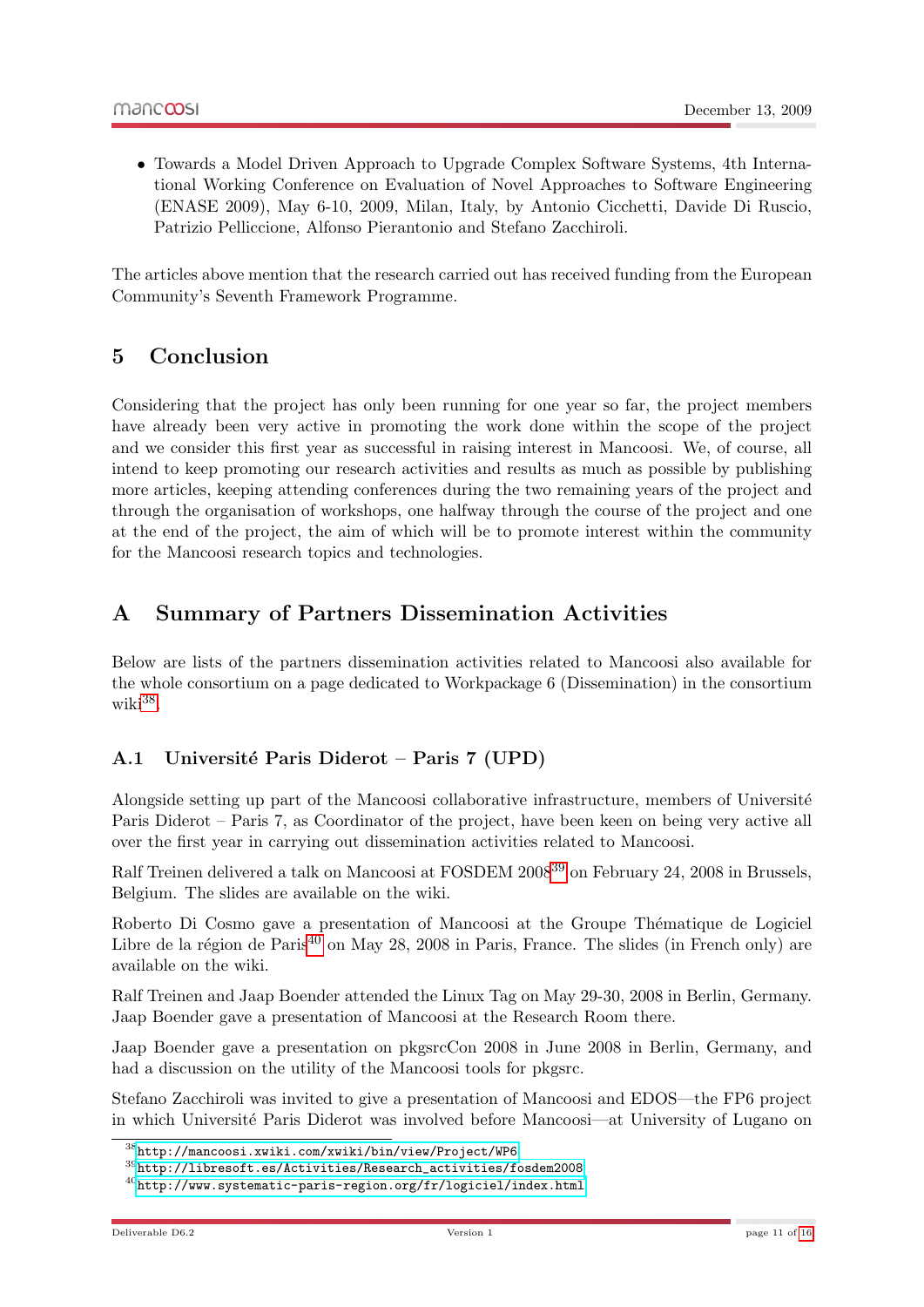July 7, 2008 in Lugano, Switzerland. The slides are available on the wiki. A description of the event is available on the University of Lugano web site<sup>[41](#page-12-0)</sup>.

Ralf Treinen attended the RTA'08 Conference on Rewriting Techniques and Applications in July 2008 in Hagenberg, Austria, where he was invited to give a presentation at the workshop of the IFIP group 1.6 on Term Rewriting.

Jaap Boender attended a workshop at QACOS 2008 entitled The IEEE International Workshop on Quality and Architectural Concerns in Open Source Software, session 3, Software Quality and Open Source Software<sup>[42](#page-12-1)</sup>, where he presented the project in July 2008 in Turku, Finland.

Ralf Treinen and Stefano Zacchiroli presented the project at DebConf8[43](#page-12-2) in August 2008 in Mar del Plata, Argentina. The paper and slides are available on the wiki. A presentation of the project is available on the web site of the conference  $44$ .

Daniel Le Berre from Université d'Artois presented an article related to the work of Mancoosi at the ASPL08 Workshop on September 12, 2008 in Limerick, Ireland. Feature model researchers have to solve dependency problems very similar to the ones Mancoosi is working on, on a different scale (Linux distributions have in general much more packages than software product lines) but with more expressive constraints. The aim of the talk was to present the kind of constraints currently used to solve dependency problems in the new Eclipse provisioning platform, codename p2, based on the Mancoosi predecessor project EDOS.

Stefano Zacchiroli and Paulo Trezentos (Caixa Mágica) attended the 1st ACM workshop on Hot Topics in Software Upgrade (HotSWUp'08)[45](#page-12-4) on October 20, 2008 in Nashville, Tennessee, USA. There they gave a presentation about a paper co-authored with Roberto Di Cosmo discussing the state of the art and challenges of package upgrades in free software distributions, also outlining the research directions being pursued by Mancoosi.

Roberto Di Cosmo presented the Mancoosi project at the Open Source World Conference<sup>[46](#page-12-5)</sup> on October 21, 2008 in Malaga, Spain.

Roberto Di Cosmo took part to a panel discussion on "Open Source Governance" organised by Inforav, the Italian institute for advanced information technology and other institutes on October 28, 2008 in Rome, Italy. The aim of the meeting was to debate how to best procure, use and manage Open Source software and was an opportunity for Roberto Di Cosmo to talk about Mancoosi.

Roberto Di Cosmo and Ralf Treinen gave an introduction to Open Source Software at "La Fête" de la science" organised on the premises of Université Paris Diderot – Paris 7 on November 21, 2008 and took this opportunity to present their work within the scope of Mancoosi to local students.

Stefano Zacchiroli attended the Debian Quality Assurance meeting  $47$  from November 26 to November 30, 2008 in Cáceres, Spain. There he discussed and planned the integration of several tools of the former EDOS suite (pkglab, edos-debcheck, etc.) in the upload infrastructure currently used by the Debian project.

<span id="page-12-0"></span> $^{41}\texttt{http://www.inf.unisi.ch/past_events.php?month_from=07\&year_from=2008\&month_to=07\&year_to=05\&m=07\&m=07\&m=07\&m=07\&m=07\&m=07\&m=07\&m=07\&m=07\&m=07\&m=07\&m=07\&m=07\&m=07\&m=07\&m=07\&m=07\&m=07\&m=07\&m=07\&m=07\&m=07\&m=07\&m=07\&m=07\&m=07\&m=07\&m=07\&$ [2008&id=106](http://www.inf.unisi.ch/past_events.php?month_from=07&year_from=2008&month_to=07&year_to=2008&id=106)

<span id="page-12-1"></span> $^{42}$ <http://conferences.computer.org/compsac/2008/workshops/QACOS2008.html>

<span id="page-12-2"></span> $^{43}{\rm https://penta.debconf.org/dc8\_schedule/events/251.en.html}$ 

<span id="page-12-3"></span> $^{44}\rm{https}$  ://penta.debconf.org/dc8\_schedule/events/251.en.html

<span id="page-12-4"></span><sup>45</sup><http://www.hotswup.org/>

<span id="page-12-5"></span> $^{46}$ <http://www.opensourceworldconference.com/>

<span id="page-12-6"></span><sup>47</sup><http://wiki.debian.org/DebianQAExtremadura2008>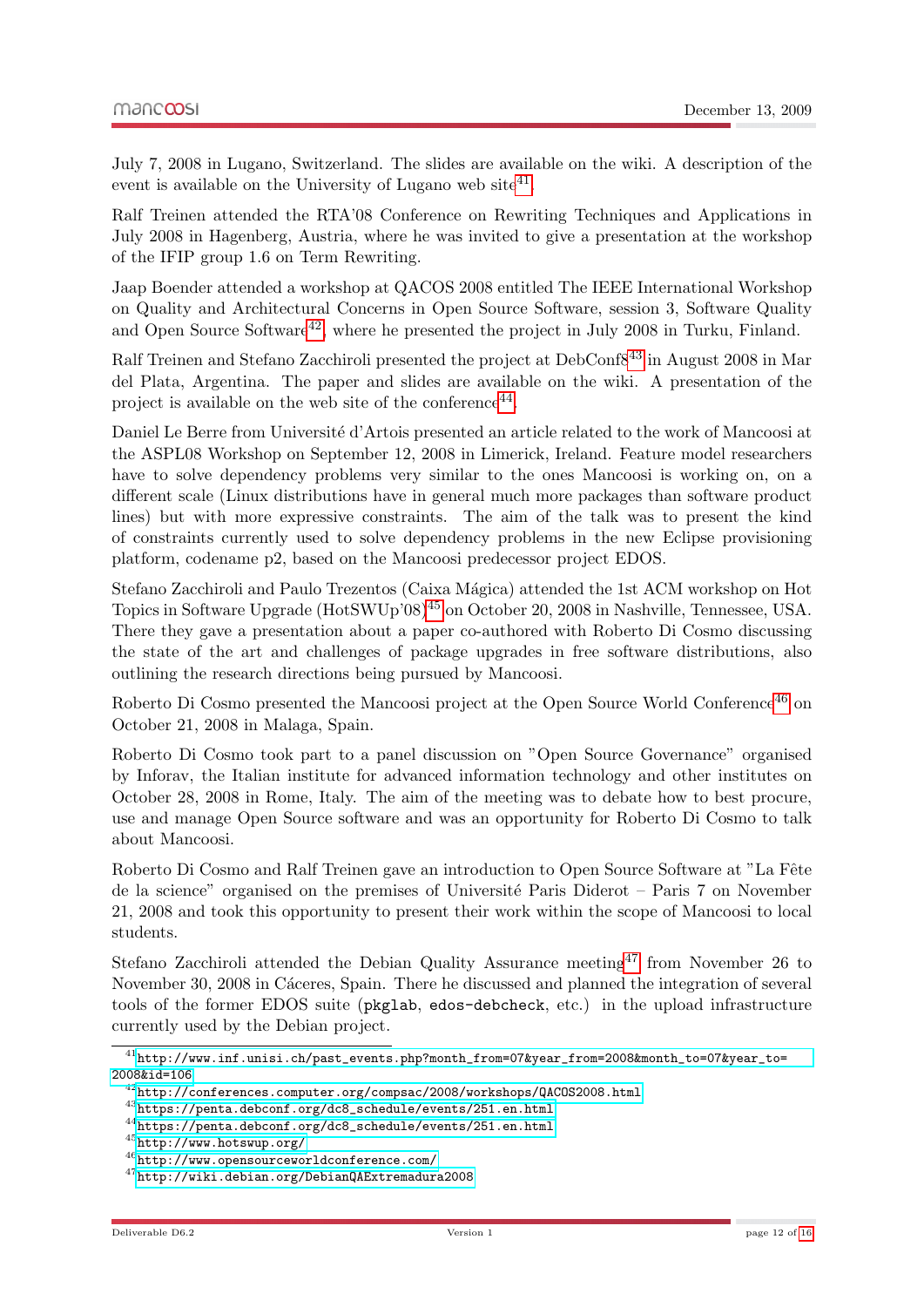### <span id="page-13-0"></span>A.2 Edge-IT (EDG)

Edge-IT, together with its parent company Mandriva, prepared and launched the French press release announcing the Mancoosi project. It had an important impact with many quotation of Mancoosi in a lot of media, especially online (see the Mancoosi in the Press section).

Edge-IT and Mandriva have also been in charge of setting up the wiki infrastructure for Mancoosi.

From January 29 to January 31, 2008, Solutions Linux took place in Paris. Mancoosi was presented on the premises of the parent company of Edge-IT, Mandriva.

### <span id="page-13-1"></span>A.3 Universit`a Degli Studi dell'Aquila (UDA)

As leaders of Workpackage 2 (Models for the description of software artifacts and the upgradeability process), members of Universit`a Degli Studi dell'Aquila took part in dissemination activities during the first year of the project, participating to MODELS 2008 (Antonio Cichetti and Alfonso Pierantonio), EDOC 2008 (Davide Di Ruscio), and MoDSE 2008 (Antonio Cichetti and Romina Eramo) to present articles (see papers listed in the Mancoosi Conferences and Publications section).

Furthermore, members of UDA attended international seminars related to the thematic of Mancoosi.

Alfonso Pierantonio attended the Schloss Dagstuhl, Perspectives Workshop: Model Engineering of Complex Systems (MECS)[48](#page-13-3), on August 10-13, 2008 in Germany, where he presented the Mancoosi project.

Alfonso Pierantonio and Davide Di Ruscio also presented Mancoosi at GRACE International Meeting on Bidirectional Transformations<sup>[49](#page-13-4)</sup>, on December 15-18, 2008 at the Shonan Village Center, Japan.

### <span id="page-13-2"></span>A.4 INESC-ID (INI)

Members of INESC-ID have been involved in the following dissemination activities.

A presentation of the project appeared in the INESC-ID newsletter  $n.2/2008^{50}$  $n.2/2008^{50}$  $n.2/2008^{50}$ .

Josep Argelich presented his research work related to the Mancoosi project at the INESC-ID SAT Group Seminar, on October 21, 2008. Vasco Manquinho also presented his work in the same forum on November 10, 2008. While Vasco's presentation focused on the use of Pseudo-Boolean Optimization (PBO), Josep's presentation focused on the use of Maximum Satisfiability (Max-SAT).

Josep Argelich presented a paper at the 15th RCRA workshop on Experimental Evaluation of Algorithms for Solving Problems with Combinatorial Explosion, which took place on December 12-13, 2008, and was hosted at the University of Udine, Italy. This work, co-authored with Inês Lynce, studies the CNF instances obtained from encoding the installability problem into SAT and Max-SAT. This study is a first step towards the study of CNF instances encoding the

<span id="page-13-3"></span><sup>48</sup><http://www.dagstuhl.de/de/programm/kalender/semhp/?semnr=08331>

<span id="page-13-4"></span><sup>49</sup><http://grace-center.jp/en/event/node/17>

<span id="page-13-5"></span> $^{50}$ <http://www.inesc-id.pt/ficheiros/noticiasimagens/83.pdf>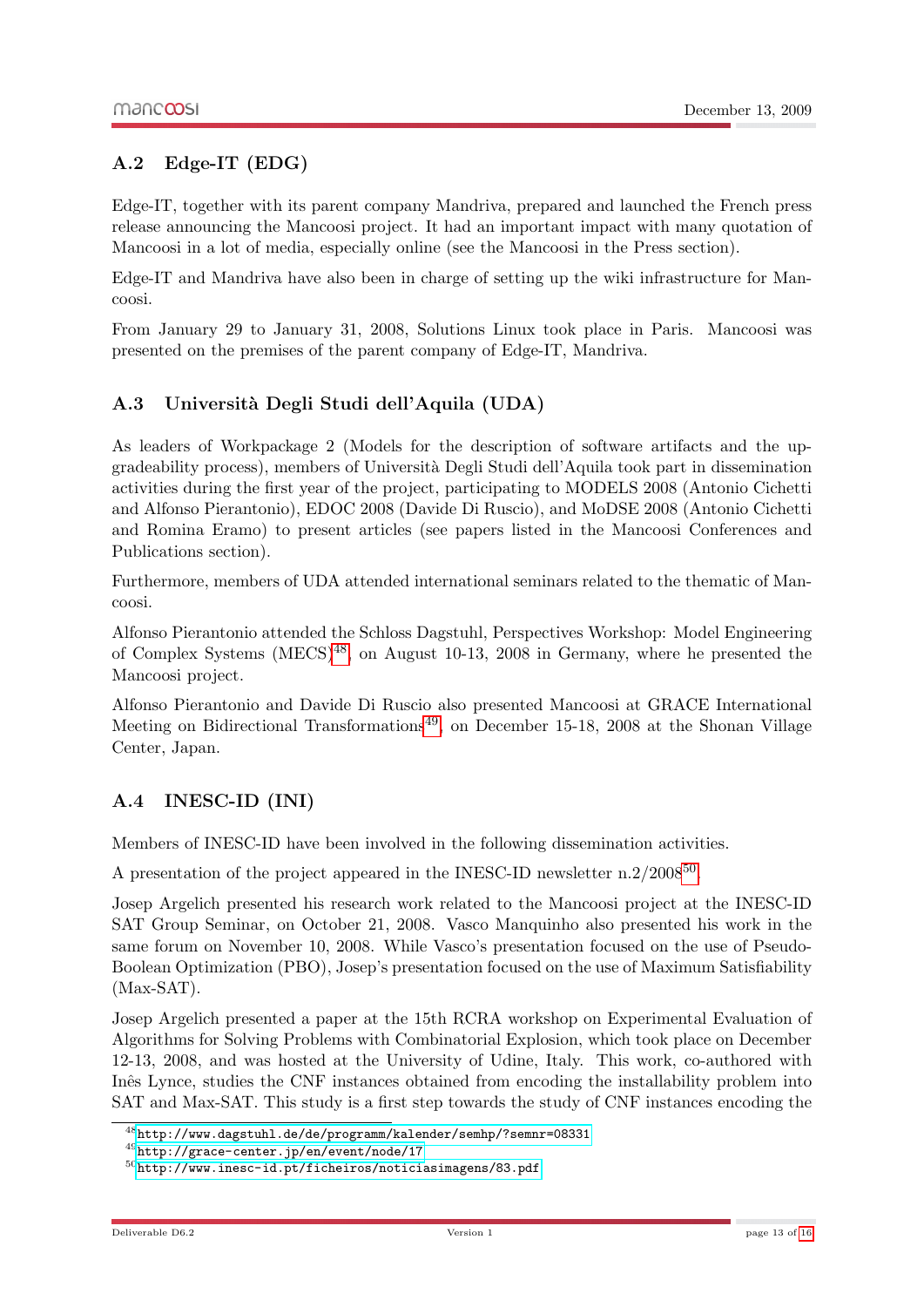upgradeability problem. This research is part of the European project Mancoosi. The paper and slides are available on the Mancoosi wiki $^{51}$  $^{51}$  $^{51}$ .

In addition, Josep Argelich, Alba Cabiscol, Inês Lynce and Felip Manyà submitted a paper to the 39th International Symposium on Multiple-Valued Logics, to be held in Japan in May 2009. This paper is currently available as an INESC-ID technical report. This work presents new original encodings, called regular encodings, that map Max-CSP instances into Partial Max-SAT instances. It will be extended in the near future in order to map Max-CSP instances from the Mancoosi project into Partial Max-SAT instances.

### <span id="page-14-0"></span>A.5 Caixa Mágica Software (CXA)

As leaders of Workpackage 3 on Transactional Upgrades, members of Caixa Mágica took part in the dissemination activities listed below.

A presentation appeared on the Caixa Mágica Software web site on March 17, 2008, with a link to the Portuguese press release<sup>[52](#page-14-3)</sup>.

Paulo Trezentos gave a presentation of projects in which Caixa Mágica is involved, including Mancoosi, at the Linux 2008 – VI Encontro de Tecnologias Abertas event, hosted by Caixa M´agica and Sybase on April 15, 2008 in Lisbon, Portugal. Around seven hundred Portuguese Linux users and clients attended this event.

Paulo Trezentos attended FISL 2008 on April 18, 2008 in Porto Alegre, Rio Grande do Sul, Brazil. There he gave a talk about an article on Package Installation with some slides introducing Mancoosi. Inês Lynce and Arlindo Oliveira from INESC-ID are co-authors of the article.

Paulo Trezentos, together with Stefano Zacchiroli from Université Paris Diderot, attended the 1st ACM workshop on Hot Topics in Software Upgrade (HotSWUp'08) on October 20, 2008 in Nashville, Tennessee, USA (see the Université Paris Diderot section above).

#### <span id="page-14-1"></span>A.6 Université de Nice Sophia Antipolis (UNSA)

Though mainly involved in Workpackage 4 (Study and development of specialized upgradeability solvers), which will be more active from the second year of the project, members of Université de Nice Sophia Antipolis have already been involved in dissemination activities for the Mancoosi project.

Michel Rueher presented the Mancoosi project at the Master of Computer Sciences of the Ecole polytechnique of the University of Nice. The students are advanced students in computer ´ sciences who can be highly interested by such a project.

Michel Rueher also took part to ACM SAC  $2008^{53}$  $2008^{53}$  $2008^{53}$  in March 2008, CPAIOR  $2008^{54}$  $2008^{54}$  $2008^{54}$  in May 2008 and CP 2008<sup>[55](#page-14-6)</sup> in September 2008. These conferences are key conferences for the advances in algorithms which can handle the upgradeability problem.

<span id="page-14-2"></span> $\overline{51}$ <http://mancoosi.xwiki.com/xwiki/>

<span id="page-14-3"></span><sup>52</sup>[http://www.caixamagica.pt/pag/f\\_notc00.php?id=200](http://www.caixamagica.pt/pag/f_notc00.php?id=200)

<span id="page-14-4"></span><sup>53</sup><http://www.acm.org/conferences/sac/sac2008/>

<span id="page-14-5"></span><sup>54</sup><http://contraintes.inria.fr/CPAIOR08/>

<span id="page-14-6"></span><sup>55</sup><http://www.cs.mu.oz.au/cp2008/>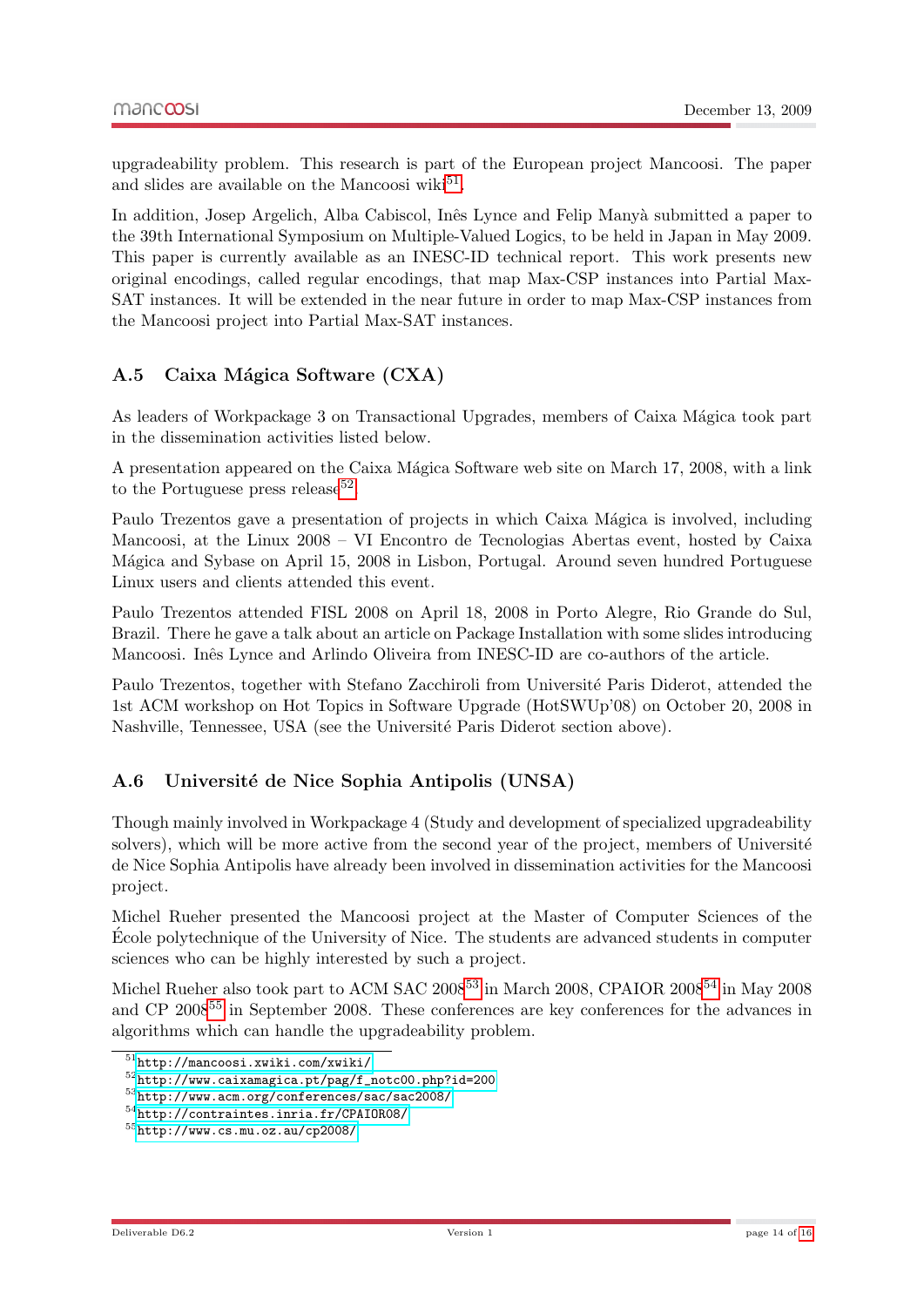### <span id="page-15-0"></span>A.7 Tel Aviv University (TAU)

Mainly active in Workpackages 2 and 3, members of Tel Aviv University have already been involved in dissemination activities related to Mancoosi as described below.

Rubi Boim presented his research regarding the Mancoosi project at Tel-Aviv University Seminar on Managing Information on the Web, on March 9, 2008.

Rubi Boim and Tova Milo attended the 2008 ACM Special Interest Group on Management Of Data (SIGMOD' 08), on June 9-12, 2008, in Vancouver, Canada. There they gave a presentation regarding a demo paper (published at the conference) discussing a new innovating method for finding related content within a distributed Topic-Based Publish-Subscribe system. An example can be enhancing the users experience in a software notification system. This work is part of the Mancoosi project research. The paper and slides are available on the wiki.

Itay Dar presented his research in relation to the Mancoosi project at the Tel-Aviv University Seminar on Managing Information on the Web, on July 6, 2008.

In 2009, Itay Dar will attend the 12th international conference on Extending Database Technology, EDBT'09, on March 23-26, in Saint-Petersburg, Russia. There he will present his published paper (co-authored with Tova Milo and Elad Verbin) regarding optimized union of non-disjoint distributed data sets. This work is part of the Mancoosi project research. The paper and slides are available on the wiki.

### <span id="page-15-1"></span>A.8 ILOG (ILG)

Though mostly involved in Workpackage 4, which will be mainly active during the second and third period of the project, the members of Ilog have already been active in dissemination activities related to Mancoosi.

Articles on Ilog and their participation to the project have appeared in the professional press (see the Mancoosi in the Press section).

Furthermore, Olivier Lhomme participated to a DIMACS/LAMSADE Workshop on Algorithmic Decision Theory, on October 29-31, 2008 at the Université Paris Dauphine, France, that is of high interested for the research carried on within the scope of Mancoosi.

### <span id="page-15-2"></span>A.9 Université Catholique de Louvain (UCL)

During the first period, members of Université Catholique de Louvain took part in several dissemination activities related to their work within Workpackage 4. First, they presented the Mancoosi project to researchers within the Computer Science Department of the University.

Boris Mejias attended FOSDEM 2008 (Free and Open Source Software Developers' European Meeting) in February 2008, in Brussels, Belgium, where he spoke to potential researchers about the project.

In September 2008, Gustavo Gutierrez and Peter Van Roy contacted Christian Schulte, the main developer of the Gecode constraint library, to arrange for adding a graph constraints package developed by Mancoosi. Gecode is open source and widely used in industry and academia.

In January 2009, Peter Van Roy presented the Mancoosi project at IRCAM (Institut de Recherche et Coordination Acoustique/Musique) in Paris, France. IRCAM does research on